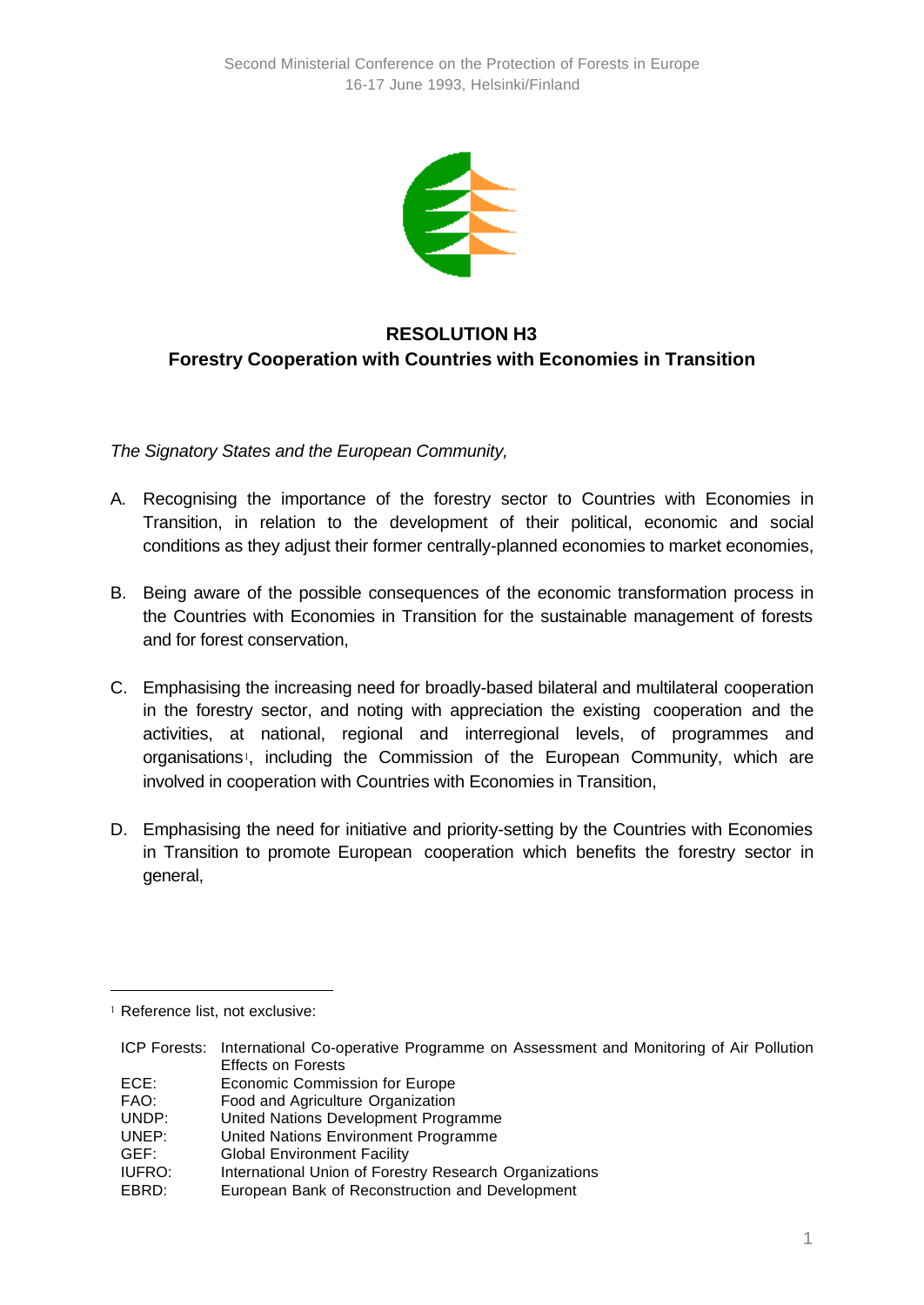- E. Recalling the results of the Dobris (Czechoslovakia, 1991) as well as of the Luzern (Switzerland, 1993) conferences of European environment ministers, and in particular the Environmental Action Programme for Central and Eastern Europe,
- F. Being aware of the generally adverse impact on the management, conservation and sustainable development of forests in Countries with Economies in Transition arising from air pollution, loss of biodiversity and genetic resources, fires and lowered ground water tables and, in certain areas, nuclear radiation,
- G. Noting that requests have been made for assistance in the monitoring of forest resources, especially in relation to their state of health over large areas,
- H. Recognising the particular importance of programmes to support Countries with Economies in Transition in their endeavour to protect their forest resources and biodiversity and the need to enhance sustainable development of their forest and forest products sector,
- I. Recognising the human and natural potentials within the Countries with Economies in Transition and the importance of the existing cooperation between them;

*commit themselves to promote and support cooperation for mutual benefits, within the framework of the following General Guidelines, in order to provide relevant expertise and advice, and to invite appropriate organisations and institutions to do likewise.*

## **PART I: GENERAL GUIDELINES**

- 1. Countries with Economies in Transition should be encouraged to promote actions for the sustainable management of forest resources, in conformity with the General Guidelines developed in the resolutions of the Helsinki Ministerial Conference.
- 2. The Signatory States and the European Community should support and complement these actions, based on the principle of partnership and taking into account the needs, priorities and commitments of the Countries with Economies in Transition themselves.
- 3. Cooperation may take the form of transfer of knowledge, and of bilateral and multilateral projects, and should focus on technical, scientific, institutional and legal matters.
- 4. Within bilateral contacts, twinning arrangements should be promoted between institutions such as universities, vocational schools and research institutes as well as between individuals.
- 5. Cooperation should be further developed in particular in the following areas: strengthening of institutions, development of the legal and policy framework for the sustainable development of forestry and the forest products sector; and, in this context, activities to support the development of market oriented and ecologically sound enterprises.